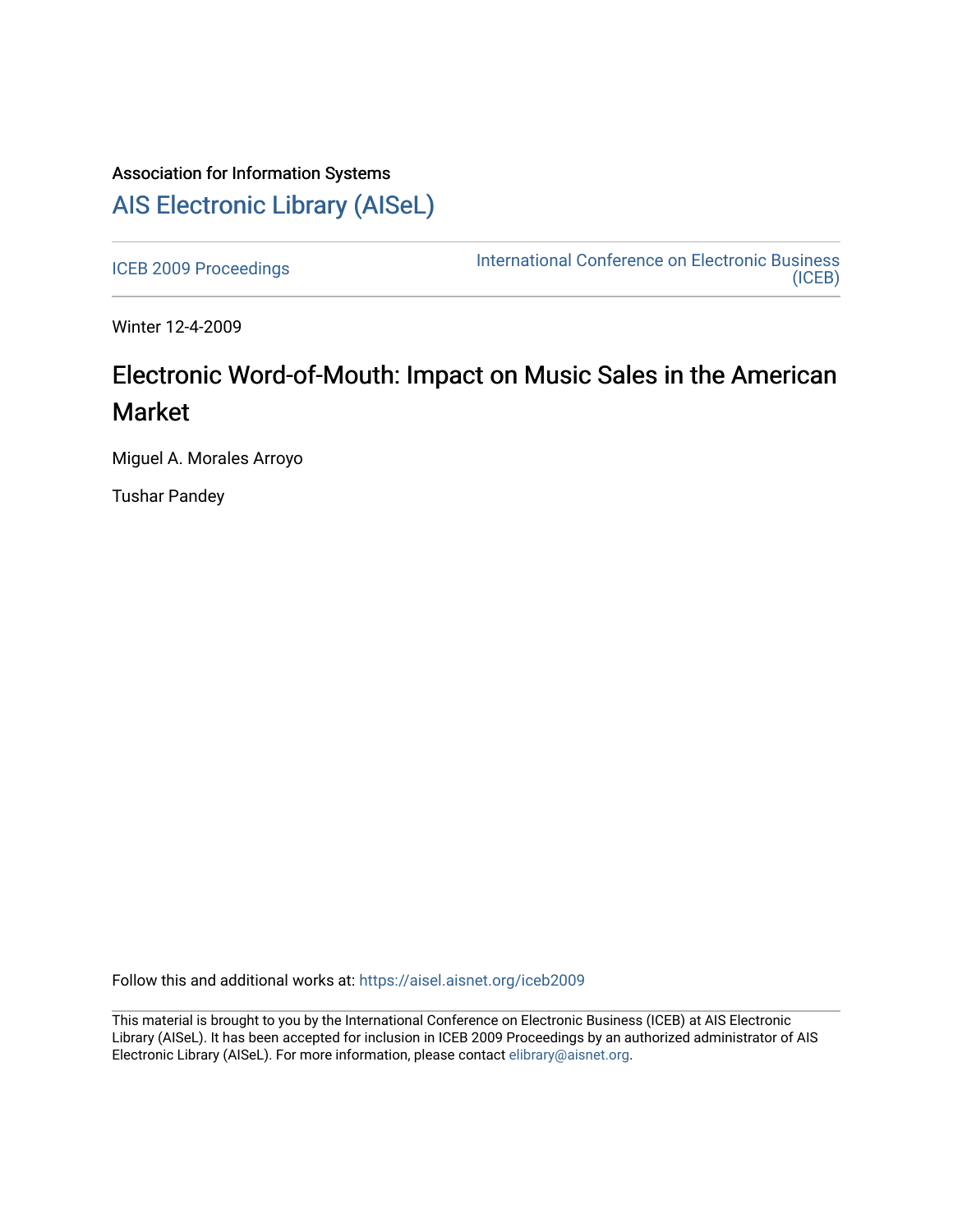## **ELECTRONIC WORD-OF-MOUTH: IMPACT ON MUSIC SALES IN THE AMERICAN MARKET**

Miguel Morales-Arroyo<sup>1</sup>, Tushar Pandey<sup>2</sup> Wee Kim Wee School of Communication and Information Nanyang Technological University, Singapore. <sup>1</sup> mangel@ntu.edu.sg; <sup>2</sup>nrfproject@ntu.edu.sg

## **Abstract**

Internet, today, is a popular communication and feedback sharing platform. Digital content is also readily available over the internet. These two phenomena have propelled the electronic interaction among music consumers to new heights. Our study investigates the contribution of electronic word-of-mouth (eWOM) to the sales of music albums. We studied the American music market for 13 consecutive weeks. The Sales data for these weeks was correlated to the eWOM data for the period mentioned before.

**Keywords:** eWOM, Word Of Mouth, music sales, albums, power law, ranks.

## **Introduction**

Word-of-mouth communication (WOM) has long been a topic of considerable importance to many business researchers and practitioners for various reasons. Previous studies about WOM show that WOM has considerable impact on the consumers choice [1] [2] [3] [4], and it also helps to provide a good post product perception [5] on the consumer's choice.

The new communication structure, with internet as the facilitator, is an amorphous web of connections [6]. Internet has also awarded WOM a unique significance [7].

 We consider eWOM as a *relevant remark made by potential, actual, or former customers, about a product or service*. This remark is readily available to potential customers and institutions through the Internet [8].

 Unlike WOM, eWOM involves *print-based*, *recorded, traceable, organized*, and *reusable* one-to- many consumer interactions among strangers in cyberspace. Several studies have been done to examine online consumer created information from the perspective of information credibility. Dellarocas [7] in his paper explained the relationship between online consumer feedback and an unknown seller's reputation. Mayzlin's [9] studied the credibility of the promotional messages in online chat rooms and the implication of those new information channels on sales. These studies help us to understand the basics of consumer

created information, and its possible impact on revenues.

 However, Internet-based peer-to-peer communication differs from the face-to-face inter-personal communication, common in traditional WOM, in several ways. First, the Internet allows people to reach many other people in a one-to-many process- similar to that of the mass media [8], while email messages are like inter-personal communication, in that they can be personalized for the recipient [10]. Second, electronic referrals are usually unsolicited (i.e. they are also sent to recipients who are not looking for information) [11].

A Model to quantify the WOM effects has been developed earlier by Hogan, Leman, and Libai [12]. However a predictive model is out of scope due to the following limitations:

- a) The music industry is producing new content everyday. The life cycle of the consumable good in our study is very short when compared to physical goods.
- b) eWOM is a dynamic phenomenon where the content changes more rapidly than the WOM content.
- c) There are many untraceable channels of eWOM such as e-mail.
- d) The eWOM phenomenon is a *product focussed phenomenon rather than a brand focussed one*. Hence the consideration of Customer Long Term Value (CLV), [12] is minimal.

eWOM occurs through different channels: e-mails, discussion forums, instant messaging, short messaging services, news groups, and social networking sites. It has been associated with Viral Marketing by some researchers. In our study, we have focussed only on sharing of *opinions, evaluations, and experiences* as eWOM. Hence Viral Marketing [13] [14], is excluded from the current scope.

After the advent of internet, online user reviews have played a vital role in consumers' purchase decisions [15]. There is a major difference between the owner or the seller created information, and the consumer created information. The owner-created information focuses more on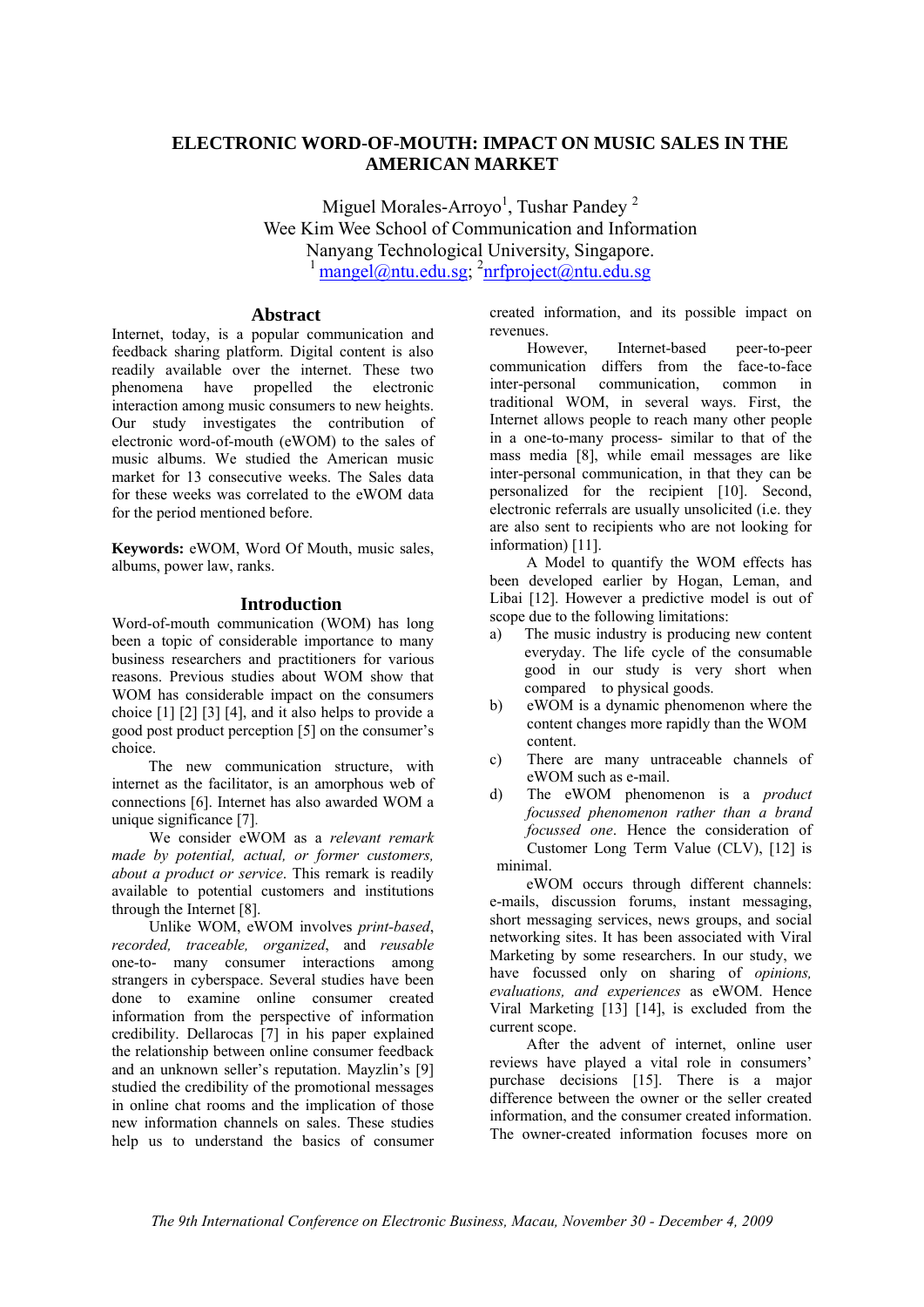the technical details. It does not describe a product's actual performance or user perspective. eWOM has been described as *empowering consumers*, and *adding value to Sales* [15]. There are clear findings of the consumer-created information being more credible than seller-created information [16].

Consumers usually comment online on various products such as apparel, books, electronics, games, videos, music, beverages, and wine [16]. Various studies have been done on the effect of eWOM on books, movies [15], beverages, electronic products, and other items [8] [17] [18]. In this paper we analysed the effect of eWOM on the music industry in America. Music industry has not yet been fully explored for eWOM effects in the past.

eWOM can be considered as a value-adding component of advertising in the marketing systems. Many marketing, communication, and new product literature theories have stated that the effect of word-of-mouth in general *increases* over time and the effect of advertising *decreases* over time. However, it needs to be empirically demonstrated that consumer word-of-mouth is more sustainable over the long term than advertising. This research work draws on the two streams of WOM. They are 1) WOM as a driver of buyer behaviour, and 2) The importance of social behaviour in the flow of WOM [11].

## **Objective**

According to Godes [17], the two dimensions of eWOM are Volume and Dispersion. In our research we considered the volume only. It is measured as *the number of views at a particular time*. More number of views implies that more people are aware of the music album. One of the Web 2.0 tools, YouTube, records the number of views and allows anyone to post their comments for free. The comments and the number of views are useful in determining the popularity, and *probable sales* of the albums.

Our research is particularly useful in understanding consumer behaviour on the internet. It can also be used to evaluate web 2.0 tools such as MySpace, YouTube and others as effective, revenue enhancing word-of-mouth channels for music albums. Hence eWOM should not be viewed as an alternative to advertising, but as an important complementary aspect.

## **Research Methodology**

Traditional attempts to measure consumer word-of-mouth (WOM) are based on inference, surveys, and controlled experiments [18]. In our methodology, we have focussed on inferences from available data. Five elements of eWOM [8] and their values as applicable in our study are:

1. *Statemen*t- comments on blogs, posts on sites, etc.

2. *Communicato*r- blogger, or site visitor who views, uploads, or comments on the content. 3. Object- albums.

 4. Receiver- blog followers, social media members, site visitors.

5. Environment: internet.

## **Data Collection**

In our study, we gathered the data from the Internet and Billboard magazine.

The data was classified into two categories:

#### **eWOM data**

We are interested to analyse the eWOM impact on sales**.** eWOM data is in the form of (a) number of views/listenings of an album (b) number of posts on a blog or site (c) number of comments on an uploaded singles/video belonging to the album.

 We collected data from the internet with the help of Google search engine. Google facilitates data searching for specific time periods, and in specific geographical area – United States, and most importantly in a specific site or domain.

Google Blog Search was used for collecting the number of blog posts for the music entities. MySpace was used to gather the number of times the entity has been played, and the posts. YouTube facilitated the number of uploads, views, and comments for the entities. Searches were conducted based on keywords such as album title and artist name, the country, and period of observation. We are collecting the eWOM data for a period of *13 weeks for 30 albums*. The results included in this paper represent 45 percent of that information.

 Not all the search results retrieved were relevant to our study. For example, searching for an artist, "Pink", and an album, "Funhouse", by Pink, gave us some irrelevant results. These results were irrelevant because of the absence *of any views and or comments, and posts* on the music entity. Hence we arrived at a criterion that we used in filtering the relevant results from the irrelevant ones:

- (a) The data must be from US. This is due to the sales ranking data also being for US territory.
- (b) The eWOM data must be in English.
- c) The data must be relevant to our research objective. This means that there must be some manifestation of eWOM in the search results.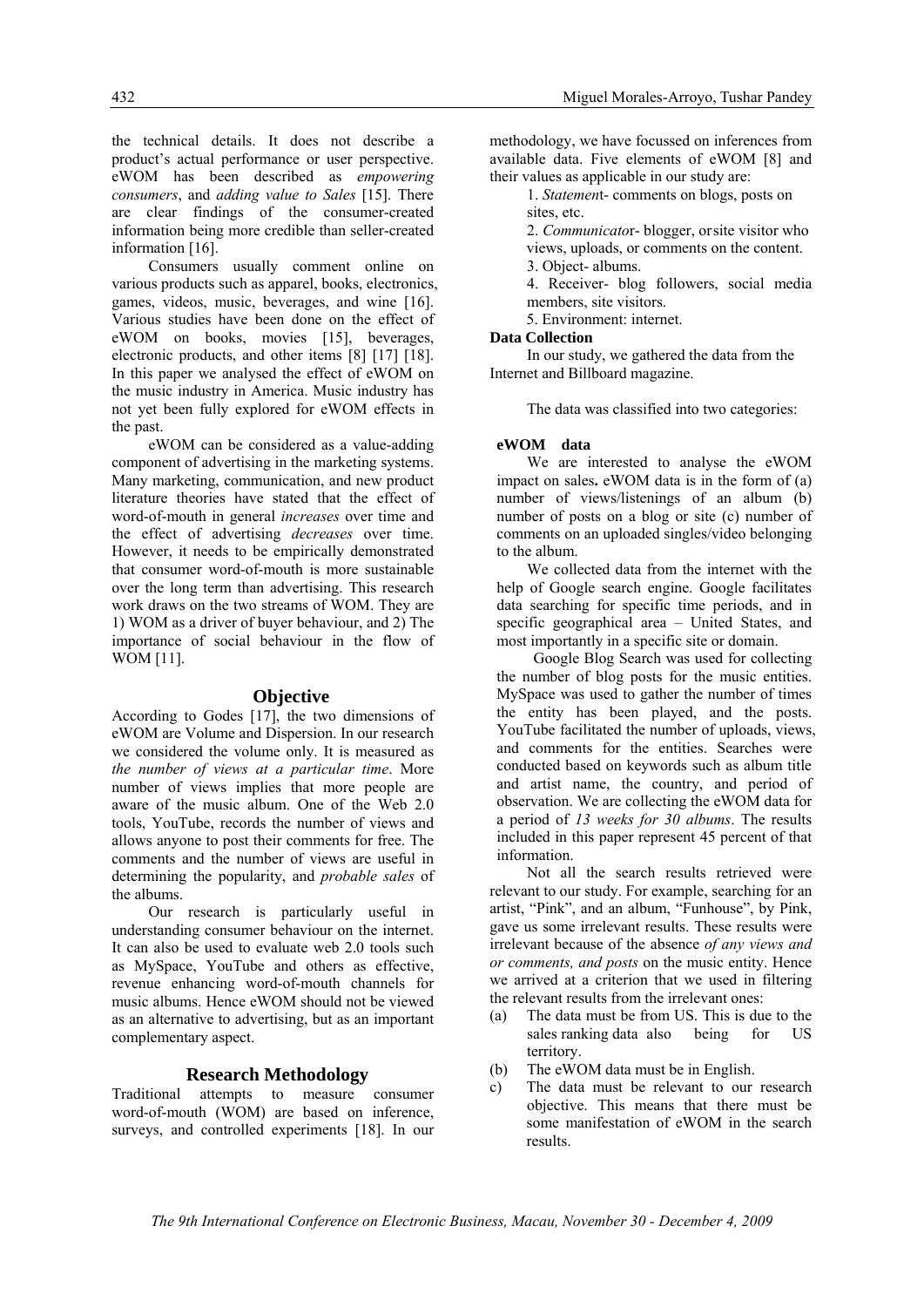The social media and video streaming domains did not allow week-wise searching of data. Hence, to retrieve weekly data from them we are using Google search. Given the amount of eWOM data from YouTube, we sampled 20% of the relevant results.

## I. **Sales Data**

 Sales Rankings and figures were collected from Billboard magazine, online resources and from some music content providers. These rankings and sales were then mapped to the music entities consumption in U.S.

 Data collection activities were performed for over 3 months.

#### **Research Design**

Our study investigated the impact of eWom on music sales. However, publicly accessible data is in the form of sales ranks and not the actual sales quantities. Hence a model for representing sales was needed.

Earlier studies on power law were done by Hoogneboom [19] and Clauset [20]. They show that power law distributions occur at many situations of scientific interest. It has also been applied for ran-to-sales estimation of books and movies [21][22][23].

 In our study we estimated sales probabilities from the billboard magazine ranks using a Power Law distribution. Then we tested our model with the real-data as tabulated in Table 1**.** 

$$
P(x) \quad \alpha \quad x^{-\alpha} \tag{1}
$$

The validity of such models has been studied earlier by Clauset[20]. The scaling parameter,  $\alpha$ , was found to vary from 2.37 to 3.21. With this model, the goodness of fit with the actual sales values was found with significance greater than 95 percent.

We calculated the exponents in the power law using Equation 2, which considers the maximum likelihood estimators (MLEs).

$$
\hat{\alpha} = 1 + n \left[ \sum_{i=1}^{n} \mathbf{ln}_{x_{\min}}^{x_i} \right]^{-1} \tag{2}
$$

Using (1) and (2), we calculated values of  $\alpha$  for each week and then a general value from all the available data for the 13 weeks. Linear Regression between the Log values was performed using SPSS to determine the R square and significance of each model.

| Week<br># | Constant | Alpha | R<br>Square | Sig.    |
|-----------|----------|-------|-------------|---------|
| 1         | 0.05689  | 2.62  | 0.781       | 0.00100 |
| 2         | 0.031661 | 2.23  | 0.961       | 0.00000 |
| 3         | 0.0121   | 2.52  | 0.882       | 0.00000 |
| 4         | 0.01778  | 3.04  | 0.902       | 0.00000 |
| 5         | 0.02005  | 2.48  | 0.916       | 0.00000 |
| 6         | 0.03759  | 2.51  | 0.959       | 0.00000 |
| 7         | 0.01715  | 2.82  | 0.9         | 0.00000 |
| 8         | 0.021041 | 2.55  | 0.967       | 0.00000 |
| 9         | 0.0167   | 2.86  | 0.987       | 0.00000 |
| 10        | 0.01058  | 3.21  | 0.871       | 0.00000 |
| 11        | 0.03003  | 3.13  | 0.899       | 0.00000 |
| 12        | 0.07567  | 2.37  | 0.92        | 0.00000 |
| 13        | 0.02976  | 2.66  | 0.927       | 0.00000 |

**Table 1** 

The collected data shows an acceptable fit with our weekly and general model, shown in Table 1.

## **Hypotheses**

We hypothesize that different channels used to spread electronic word-of-mouth have different impact on sales. This impact can be represented by the following null hypothesis, also shown n Figure 1.



**Figure 1** 

- H1o- eWOM represented by the blog postings does not impact album sales.
- H2o- eWOM represented by the comments in video-sharing sites does not impact album sales.

*The 9th International Conference on Electronic Business, Macau, November 30 - December 4, 2009*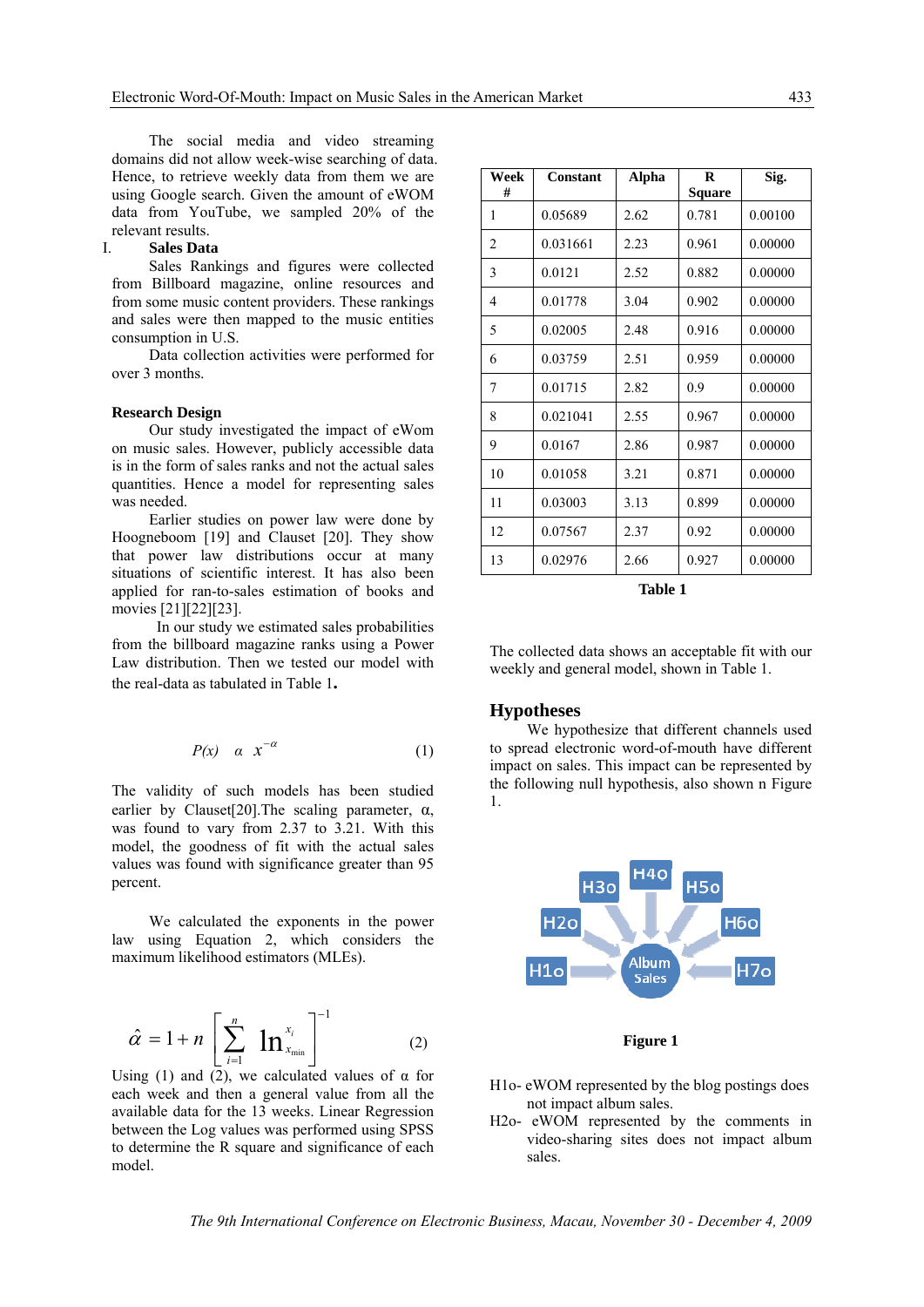- H3o-eWOM represented by the views in video-sharing sites does not impact album sales
- H4o- eWOM represented by the total number of videos uploaded on video-sharing sites does not impact album sales.
- H5o- eWOM represented by the postings on social networking sites does not impact album sales.
- H6o- eWOM represented by the listenings on social networking sites does not impact album sales.
- H7o- the combination of eWOM represented by blog
	- postings, social networking site postings, and number of video uploads, does not impact album sales.

The eWOM value in the above hypotheses is the total eWOM count for 13 weeks for each album.

## **Dependent variables**

A single dependent variables is used: total album sales for the 13 weeks defined as below:

*Total\_Album\_Sales*= Total Albums sold during the 13 week period for each of the 14 album titles. (3)

## **Independent variables**

- a) *eWOM\_B\_A: total* number of posts on blogs about the album.
- b) *eWOM\_YT\_Comm\_A*: *total* number of comments posted by users on YouTube about the album.
- c) *eWOM\_YT\_View\_A*: *total* number of times the album related video has been played on YouTube.
- d) *eWOM\_YT\_Video\_S*: number of album related videos uploaded by users on YouTube.
- e) *eWOM\_MySp\_Msg\_A*: *total* number of posts by users about the album in MySpace.
- f) *eWOM\_MySp\_Play\_A*: *total* number of times the album's song or video has been played on MySpace.

#### **Results and Discussion**

Data was analysed using the SPSS (version 14.0). Descriptive statistics were computed for dependent and independent variables. Bivariate analyses were undertaken to explore the associations between independent, dependent, and potentially confounding variables. Linear regression analysis

was then conducted to determine the variables with which sales were most strongly associated.

|                    | H1o     | H <sub>40</sub> | H5o     | H7o     |  |  |
|--------------------|---------|-----------------|---------|---------|--|--|
| $\bf{R}$           | 0.607   | 0.379           | 0.359   | 0.607   |  |  |
| Sq.                |         |                 |         |         |  |  |
| Sig.               | 0.001   | 0.019           | 0.024   | 0.001   |  |  |
| $B_{0}$            | 2.285   | 2.343           | 2.25    | 2.28    |  |  |
| $B_{1}$            | 0.00013 | 0.00017         | 0.00015 | 0.00013 |  |  |
| t                  | 4.3     | 7.5             | 6.5     | 4.3     |  |  |
| .<br>$\rightarrow$ |         |                 |         |         |  |  |

|  | Ι<br>ш<br>H |  |
|--|-------------|--|
|--|-------------|--|

The hypotheses H2o, H3o, and H6o were not rejected. H1o, H4o, and H5o were rejected as shown in Table 2.

 On performing the stepwise regression, *eWOM\_B\_A* was found to be the only *predictor* in the model. Hence we conclude that *the blog posts* impact the album sales *most strongly.* 

 The blogs are posted by news media and music lovers. It is one of the best mediums to be updated on music and music related news. Probably the data is more representative of the views of the music connoisseurs. Moreover, the structure and popularity of blogs among consumers in general could be the reasons for people to keep themselves updated on music entities and related news.

Despite the large number of views and listenings on Youtube and Myspace respectively, which exceeded the blog posts by a large amount, the dependence of sales on views and listenings was not significant. In fact the more significant factor was the number of video uploads on Youtube. If these results are correct, the media industry may re-think their strategy in order to allow more video uploads.

## **Limitations and future research**

The study involved data posted by users, and official sales data/rankings as released by Content Providers or magazines. Hence, there were many instances when exhaustive data was not available during the period of research. Data collection for more samples is ongoing and will strengthen the robustness of our findings in the current investigation.

 The dynamic nature of the eWOM and the presence of some untraceable channels, such as instant messaging services, and e-mails, pose a major challenge in estimating the collective impact of all eWOM sources on digital music sales. Hence the current study focuses on the impact, if any, on the sales of music entities. In the near future, we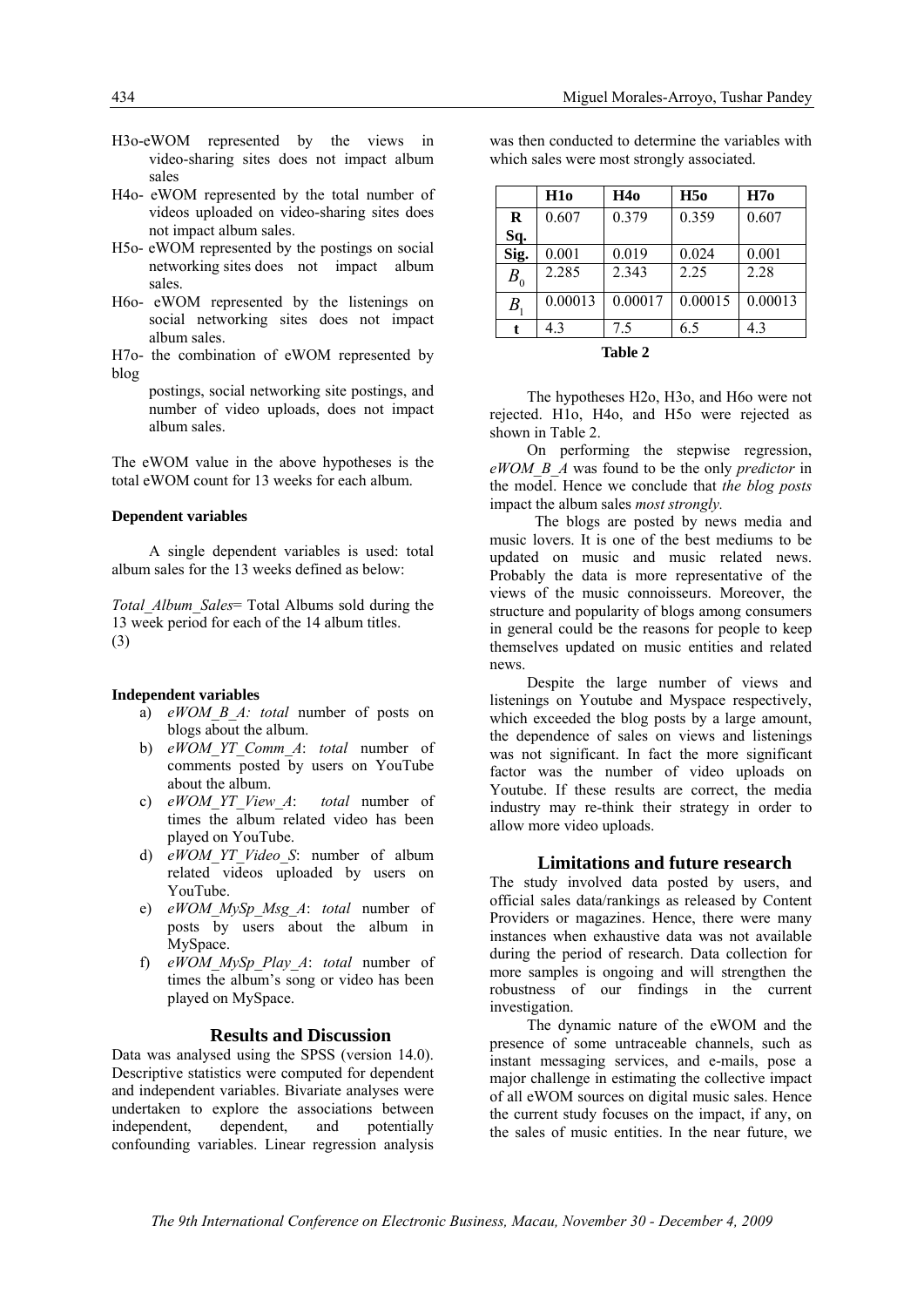intend to collect more data and further substantiate the findings and investigate them across different levels (singles, ring tones, videos, other formats), platforms (mobile, web), and tools (MySpace, Content Providers, Music producer's websites).

## **Conclusions**

Our study helps in understanding the transition from physical goods market to the e-business market for music. The findings may be used to complement the existing advertising, and promotion to increase revenues. It can be used as a tool by stakeholders to create strategies for better positioning and segmentation of digital music market

 The study is also suggestive of the most effective *eWOM* channels. It could be used by content providers to replicate the environment present at these effective *eWOM* tools, for marketing and increasing album sales. This insight also opens doors for similar research on other content such as music singles across platforms.

## **Acknowledgement**

This work is supported by the Singapore National Research Foundation Interactive Digital Media R&D Program, under research Grant NRF.2007IDM-IDM00276.

### **References**

- [1] Katz Elihu, Lazarfeld Paul F (1955), "Personal influence". Glencoe, IL' Free Press; 1955.
- [2] Engel James E, Blackwell Roger D, Kegerreis Robert J (1969), "How information is used to adopt an innovation". Journal of Advertising Research; vol 9: pp 3– 8.
- [3] Arndt Johan (1967), "Role of product-related conversations in the diffusion of a new product". Journal of Marketing Research"; Vol 4: pp 291 – 295.
- [4] Richins Marsha L (1983), "Negative word-of-mouth by dissatisfied consumers: a pilot study". Journal of Marketing ; vol 47: pp.68 –78.
- [5] Bone Paula F (1955), "Word-of-mouth effects on short-term and long-term product judgments". Journal of Business Research; Vol 32: pp: 213–223.
- [6] Ahuja, Manju K. and Kathleen M. Carley (1999), "Network Structure in Virtual Organizations," Organisation Science, 10 (6), 741-757.
- [7] Dellarocas, Chrysanthos (2003), "The Digitization of Word of Mouth: Promise and Challenges of Online Feedback Mechanisms," Management Science, 49 (10),

pp.1401-1424.

- [8] Hennig-Thurau, T., Qwinner, K.P., Walsh, G., Gremler, D.D, (2004), "Electronic word-of-mouth via consumer-opinion platforms: what motivates consumers to articulate themselves on the Internet?", Journal of Interactive Marketing, Vol. 18 No.1, pp.38-52.
- [9] Mayzlin, Dina (2006), "Promotional Chat on the Internet," Marketing Science. Vol. 25, No. 2,pp. 155–163.
- [10] Phelps, Joseph E., Regina Lewis, Lynne Mobilio, David Perry, and Niranjan Raman (2004), "Viral Marketing or Electronic Word-of-Mouth Advertising: Examining Consumer Responses and Motivations to Pass Along Email," Journal of Advertising Research, 44 (4), 333-348.
- [11] De Bruyn, Arnaud, Gary L. Lilien (2008), "A Multi-Stage Model of Word of Mouth through Viral Marketing," International Journal of Research in Marketing, 25(3), September, 143-225.
- [12] John E. Hogan, Katherine N. Lemon, Barak Libai (2004) "Quantifying the Ripple: Word-of-Mouth and Advertising Effectiveness", Journal of Advertising Research, vol. 44, issue 03, pages 271-280.
- [13] Kharif, O. (2000, August 30), "An Epidemic of Viral Marketing". Business Week.com.
- [14] Welker, C.B. (2002), "The paradigm of viral communication", Information Services and Use, 22, 3-8.
- [15] Fiona Sussan, (2005), "The Added Value of Online Word-Of-Mouth to Advertising in New Product Adoption: An Empirical Analysis of the movie industry".
- [16] Wilson, E.J. and D.L. Sherrell (1993), "Sources Effects in Communication and Persuasion Research: A Meta-Analysis of Effect Size," Journal of the Academy of Marketing Science, vol 21, pp 101–11.
- [17] Godes, D., & Mayzlin, D. (2004), Using online conversations to study word of mouth communication. Marketing Science, 23(4), 545-559.
- [18] Dellarocas, C., ZHANG, X., AWAD, N. F.(2007), "Exploring the value of Online Product Reviews in Forecasting Sales: the Case of Motion Pictures, Journal of Interactive Marketing", 21(4), p. 23-45.
- [19] Hoogenboom JP, den Otter WK, Offerhaus HL, Accurate and unbiased estimation of power-law exponents from single-emitter blinking data, J. Chem. Phys. 125, 204713 (2006).
- [20] Clauset, Aaron, Shalizi, C. R., Newman, M. E.